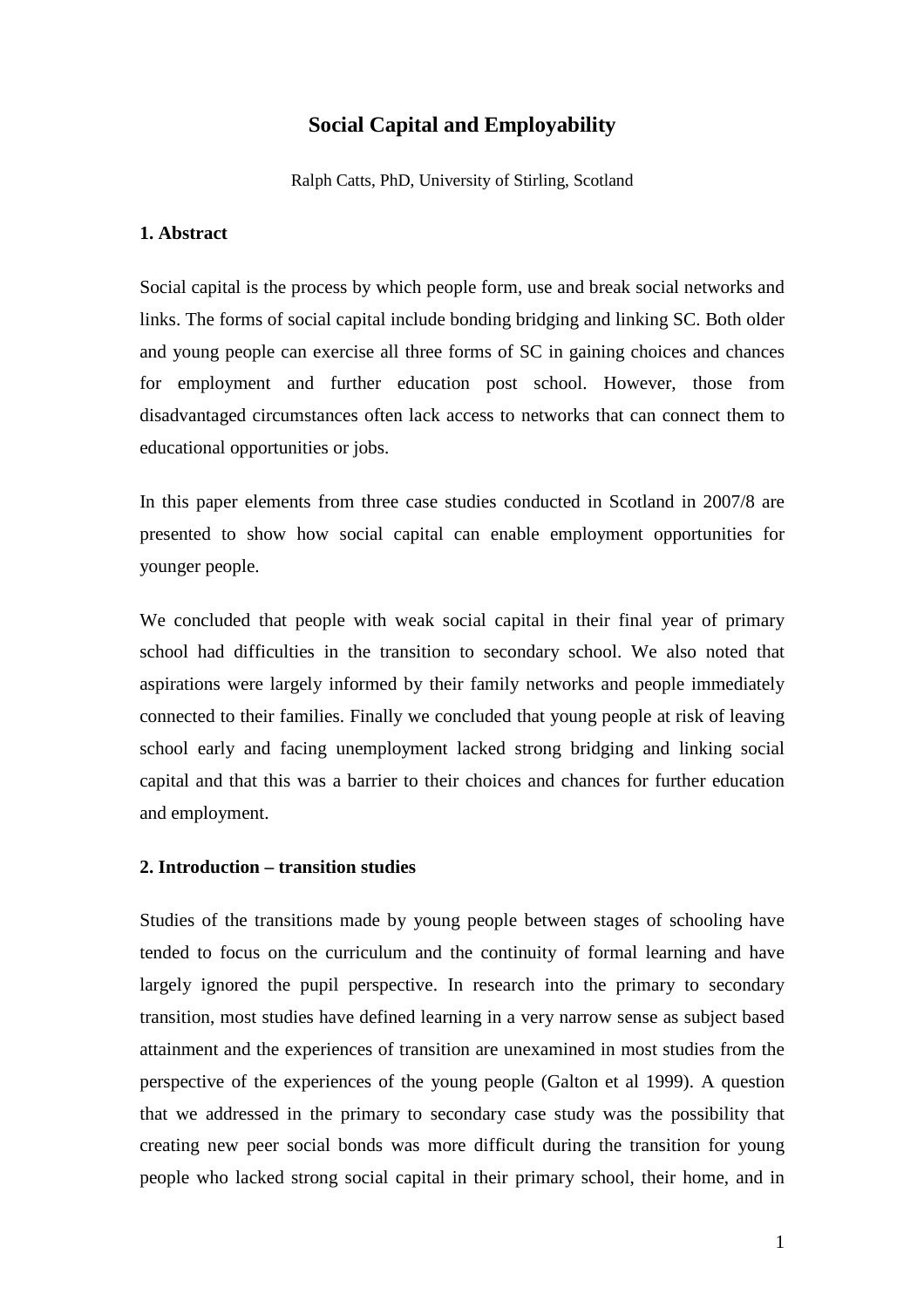their immediate neighbourhood. In the youth club case study we asked how young people at this age frame their aspirations, and in the third case study in a work readiness programme for older youth we explored the experiences of early school leavers who had multiple sources of deprivation.

Research into post-school transition has been dominated by destination studies which usually rely on summary statistics. There has been little change in the transmission of social inequalities between generations in the past thirty years (Iannelli & Paterson, 2005) but little attention has been paid to the experiences of those young people who have multiple sources of disadvantage and are considered most at risk of not gaining access to employment or further education.

## **3. Literature review – meanings of social capital**

The focus of this paper is on the roles played by various forms of social capital in the ways young people form their aspirations and gain access to further education and training. Social Capital is a term that has become popular in the past twenty years, in part because some have claimed economic and social benefits from 'improved' social capital (Putnam, 2000).

The meaning of the concept 'social capital' needs to be made explicit in the context in which it is applied before the effects of social capital can be described. We have found it to be helpful to think of three forms of social capital because social networks can be of substantively different forms and can have differential effects upon the opportunities for young people. The three general categories of social capital (SC) are bonding, linking and bridging SC. These categories were described by Catts and Ozga (2005) in terms of how they operate within schools and these descriptions can be generalised to include family and community settings.

BONDING social capital is characterised by strong bonds among group members: this form of social capital can help people to 'get by'. It is valuable in building a sense of shared identity and security. Families may create strong bonds, and these may be very supportive and they may also involve sanctions on a young person to conform to family expectations. Peer groups can also demand loyalties and impose sanctions to conform to group norms. Siblings can be influential in the formation of peer networks especially outwith the school. Family and peer bonding social capital may influence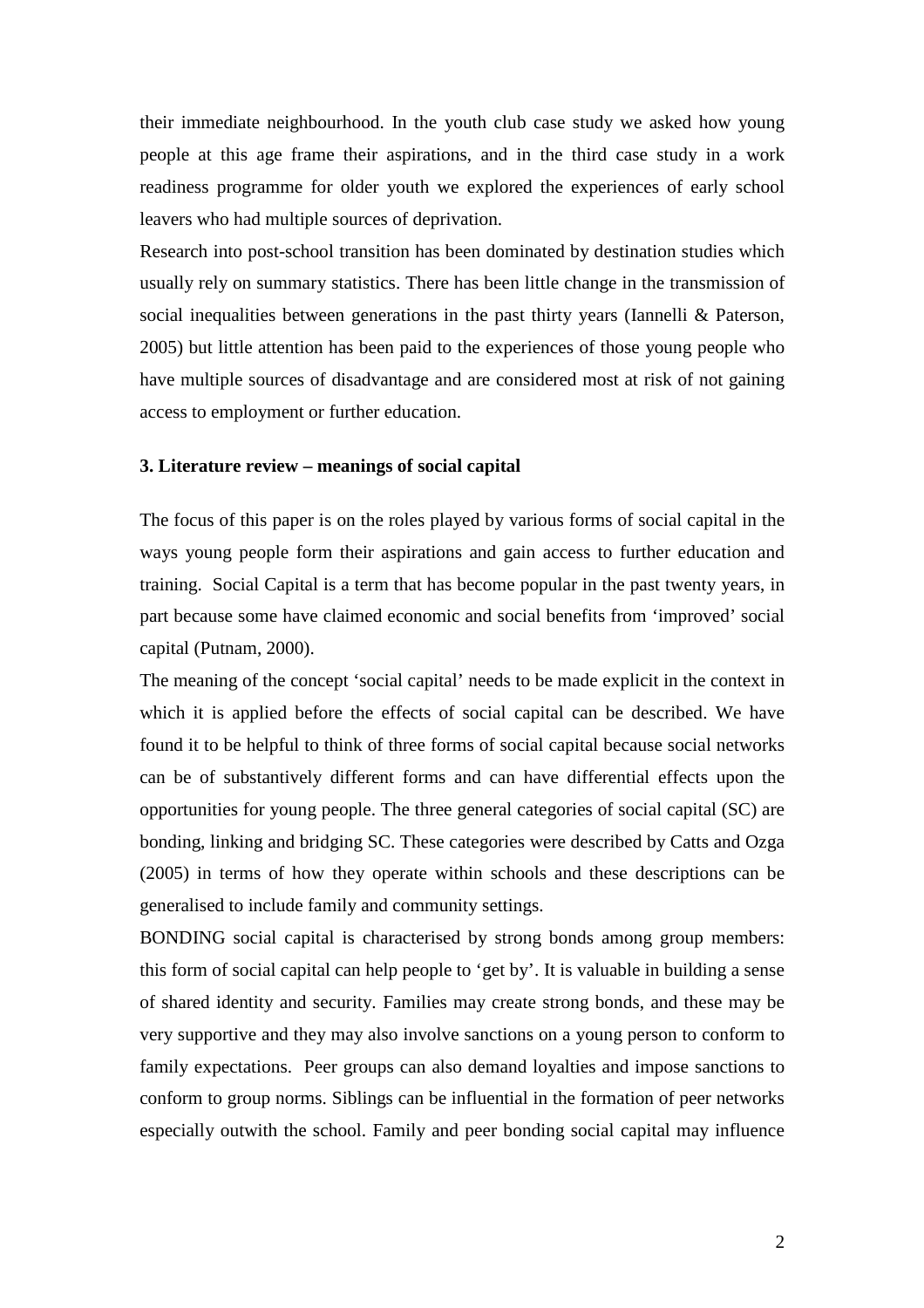social behaviour and can affect the social identity that young people form, and hence the expectations they form out about education and employment.

BRIDGING social capital is a resource that helps people to build relationships with a wider, more varied set of people than those in the immediate family or neighbourhood, including in community groups where networks can be formed among young people and with adult volunteers or youth workers. Bridging social capital helps people to 'get on' and not just 'get by'. Bridging social capital is also understood as important in helping employment and career advancement, and hence encouraging bridging SC is an issue to be addressed in order to achieve more choices and more chances for young people.

LINKING social capital enables connections between people across differences in status. This may be evident for example in links between parents of children attending a church or community group who are from different backgrounds. Linking SC may help youth workers to link parents and children from different social, religious or ethnic backgrounds. Linking SC connects individuals with agencies or services that they would not otherwise access easily. Linking social capital may help people 'get around'.

Field (2005, 32) argues that bridging and linking social capital offers alternative and potentially "more reliable ways of gaining access to new ideas, information and skills" and that linking social capital is more likely to be "associated with exposure to a multiplicity of information and knowledge".

According to Gwynne (2005), '*residence in neighbourhoods characterized by strong social organization may increase the likelihood of interaction with adults outside the family who can provide valuable encouragement and information about postsecondary educational opportunities. It is also possible that residence in these neighbourhoods may be more likely to stimulate the activation of cultural capital within the home, thereby supporting and enhancing access to family-based knowledge useful in the pursuit of (post-secondary destinations)*'.

Local community organisations are usually maintained by local volunteers and youth workers, who normally live in the local community. This local credibility can create opportunities for enhanced safety for young people through the exercise of reciprocal sanctions which can operate to curb anti-social behaviour. Where youth workers or adult educators can foster links beyond the immediate neighbourhood, these links can also provide opportunities for employment and further education.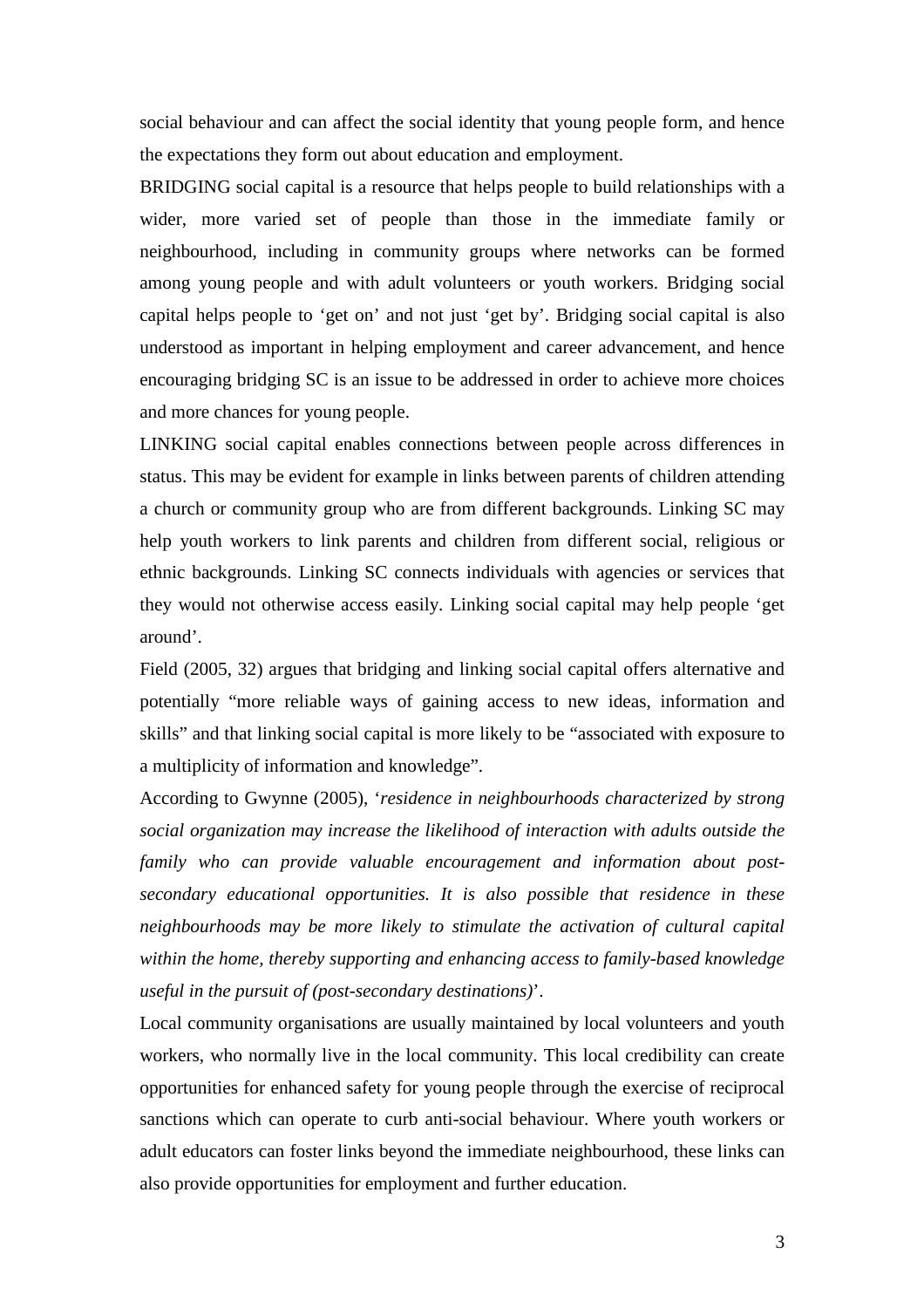## **4. Methodology**

In the study of transitions between primary and secondary schools, which involved 23 students in one primary school class, the methods of data collection included a classroom activity mapping friendship networks, interviews with 12 selected young people, interviews with the teacher and head teacher, a questionnaire for parents and the collection of school attainment data. With the exception of the teacher interviews, data collection was repeated near the end of their first year of secondary education.

The case study undertaken in a community youth club in an area of social deprivation, involved young people aged 12 to 14. As participant observers, the researchers observed their social networks and learnt about their family and school experiences which were recorded in field notes. The adult volunteers and youth workers were interviewed and the young people were interviewed in pairs. The draft findings were shared with the young people and the volunteers in separate focus group settings to confirm and elaborate on the findings. The situated knowledge of one of the researchers who had been a lifelong resident in the area was utilised to interpret meaning in context.

In the third case study early school leavers not in employment or further education were interviewed in a community facility where they were attending a 12 week programme aimed at helping them to re-engage with positive destinations. Seven of the eleven people in the programme agreed to participate and were followed for up to 18 months. The principal method employed in the case study was the collection of life histories using a staged-interview process with the participants. Given the low oral and written literacy levels of the participants, the methods used included the mapping exercise and the completion of score sheets and cards. These methods were combined with interviews to assess perceptions of the course and their emotional well-being. Again, participant observation was an important source of evidence. In addition, interviews and focus groups were also undertaken with the centre staff, the main stakeholders (programme administrators and external providers) and two of the young people's parents.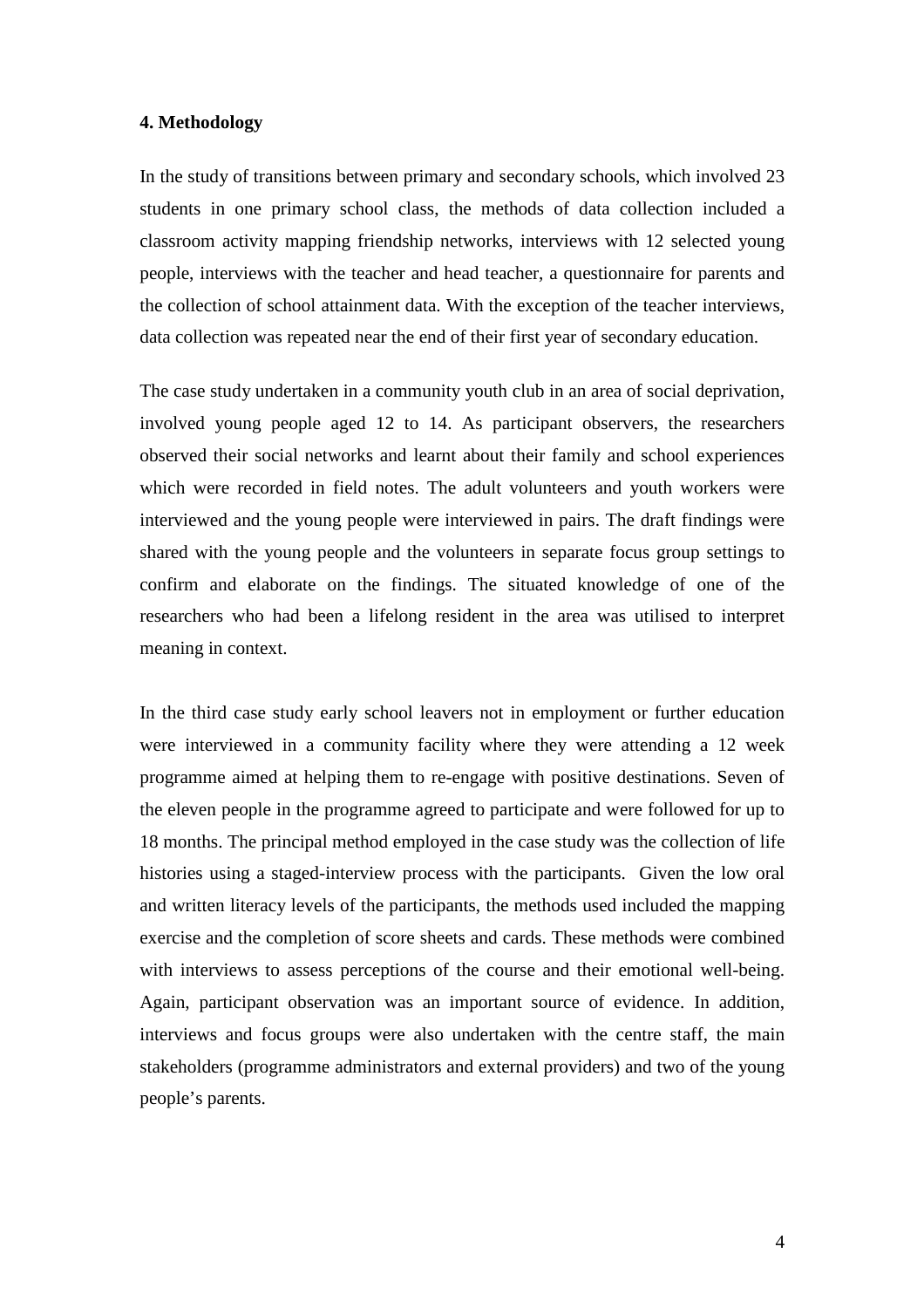## *Strengths and Limitations of the methodologies*

Advantages of a case study conducted over an extended period of time can include the amount of information that can be gathered from participants and stakeholders, and the opportunities to verify the trustworthiness of the information. This can allow insights into what is considered 'common knowledge' and to determine what actually occurs in practice.

One limitation that follows from an intensive study is that the case study site is one of many, each of which has a distinct history, peculiarities of place and of personalities, and distinct neighbourhood characteristics. To draw any generalisations it is necessary to draw upon wider knowledge of service provision. However, by observing common elements across the three case studies evidence can be strengthened.

Although the studies were conducted over a period of up to eighteen months, this is still short term compared to the time that young people take to make their transitions into secondary school and beyond to post school options. While we combined prospective and retrospective views to identify the possible effects of social capital across the age range from 12 to 17, a study conducted over a far longer period would be needed to consolidate the understandings we have developed about how young people move into employment or further education.

## **5. Findings and discussion**

For the purposes of this paper there were two important findings from the primary to secondary transition study. The first was that young people with weak networks in the last year of primary school had even weaker networks of support at the end of the first year of secondary school. In this context it was particularly telling that while all twenty-three young people in primary school identified an adult working in the school as a 'friend I can trust', none of them identified an adult in the secondary school in their networks at the end of their first year of secondary school. While there was substantial disruption of networks for all young people, these losses were most pronounced for those with the weakest social capital in primary school. The second finding of relevance was that the links that survived the transition to secondary school were those with people with whom they had substantive out of school connections,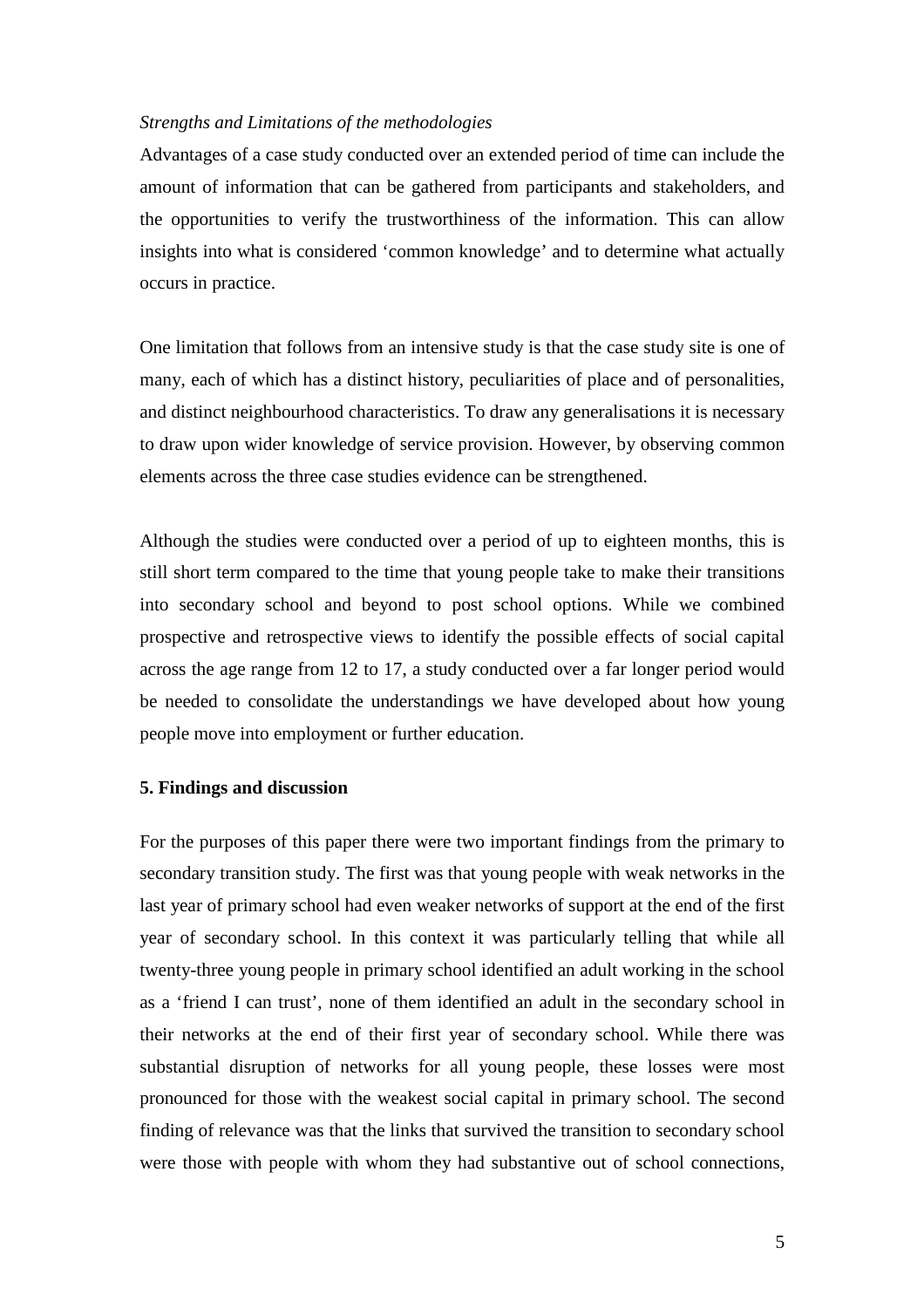primarily through their immediate neighbourhood. The significance of this finding will become evident when the results from the other two case studies are considered.

In the youth club context we observed many interconnected relationships between families, people in their neighbourhood, youth club participants, and school friends. In primary schools, most young people come from the immediate neighbourhood and consequently their friends at school include people who they see out of school every day. This can lead to the formation of close and long standing friendships that often include siblings and the parents of their friends. However, those who lack strong family and community networks can have their school-based social capital disrupted by the move into secondary school. The young people reported that their school-based friendships changed as they moved on into secondary school, but their friendships in their immediate neighbourhood often endure.

Young people's prospects for post school education and employment are in the main not informed by what happens in schools, but from the expectations they develop from their home and by sharing among their peers. All the young people in the youth club had formed ideas about their careers and most were able to identify a family or neighbourhood member from whom they had drawn inspiration for their nominated interest. Thus bridging social capital derived from their family social capital was a primary source of information. For instance, one explained her career goal as follows:

*M: ....what do think you would like to do when you leave school?* 

*K: Be a vet.* 

*M: Be a vet, oh fabulous! And do you think you need to go to college or anything for that?* 

*K: Yeah, you need to spend....its five years or something like that, cause my mum...my dad's friend....his girlfriend and she's a trained vet.* 

Another example was as follows:

*R: How long since you wanted to be a mechanic?* 

*K: From I was wee. Cause I like motors.* 

*R: Is there anyone else in your family who's a mechanic?* 

*K: My big brother. He wanted to be a football player but he didn't get it so, he wanted to be a mechanic and he got it.*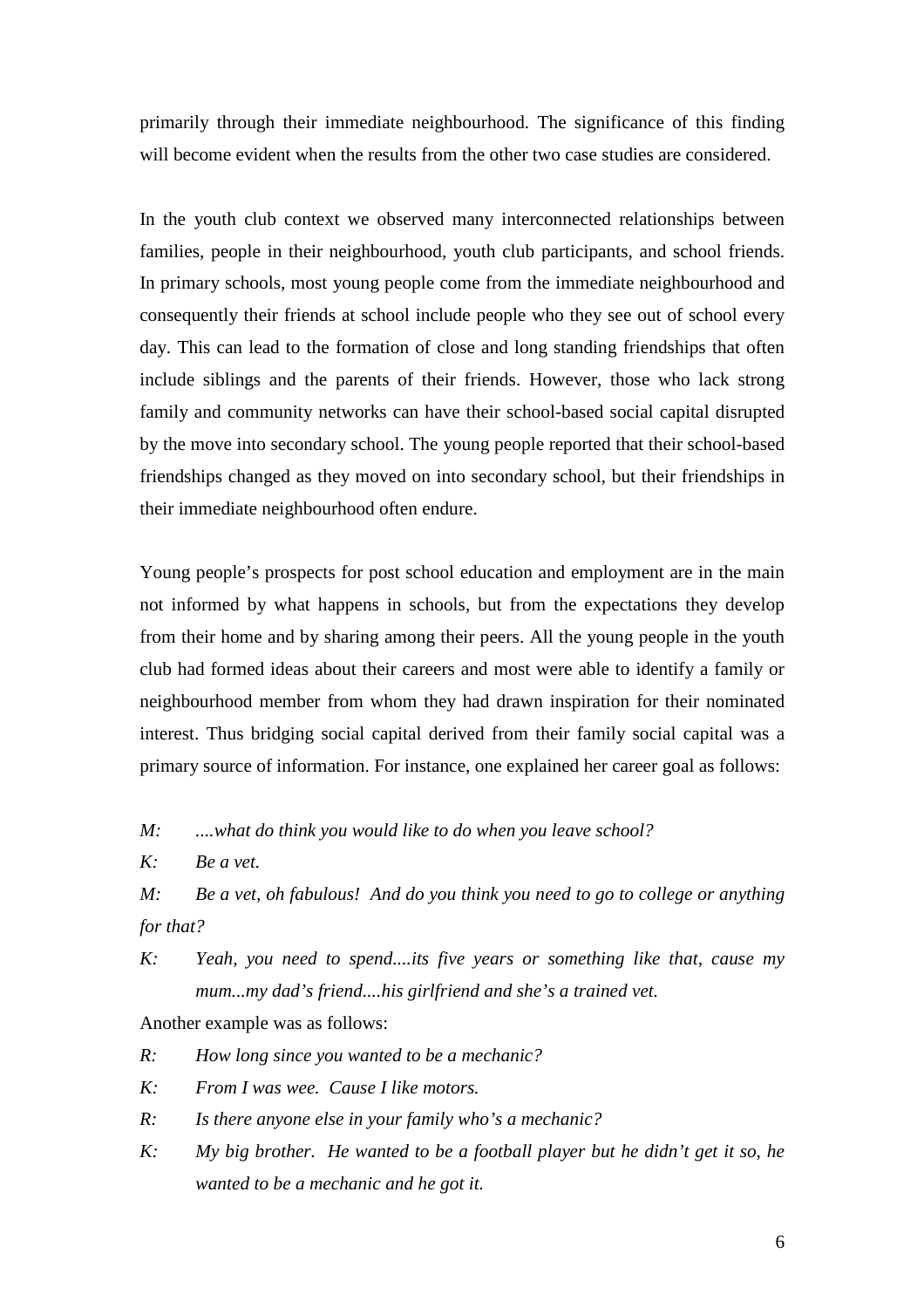Football (soccer) is an abiding passion for many young men in Scotland and the opportunity to be selected for a development team is a much sort after achievement. This can sweep aside other aspirations and can have a negative impact on young men's development if either they are unsuccessful in their initial trials, and potentially even more of an effect if they are subsequently unable to progress to the more advanced levels. We noted an example from one young man who has made a development squad.

- *R: you said you got a contract? What's that constitute? What does that mean?*
- *D: I play for the team for a year and then get a new contract if I do well.*
- *R: Okay. And do you get your strip for example? Do you get your training gear?*
- *D: No, they keep it. You get training gear but they keep the strip.*
- *R: Yeah and they clean that up each week for you?*
- *D: Aye.*
- *R: Do they pay for the travel costs to go?*
- *D: No.*
- *R: Do you get any other help from the club?*
- *D: Sometimes they put a bus on if we're going to Inverness or something.*

Even when parents cannot provide a direct link into the career of choice, supportive family social capital can sustain an interest and, in time, may be used to encourage links with, for instance, the practitioners that the family access for services. We noted three young people who identified medicine as a preferred career, suggesting that some at least might not realise their hopes. Thus football aspirations are not the only career choice where reality may require a rethink. The following is one example where the young person sounds quite determined on medicine as a career choice.

- *T: I would like to be a surgeon. And I know it does really…that would require college and university and a lot of really hard work.*
- *M: And why do you think you would like to be surgeon?*
- *T: I don't know, when I was five, I just had…..started wanting to be a doctor. I must have watched a show or something and ever since I was five, I've been telling my mum and dad I wanted to be a doctor.*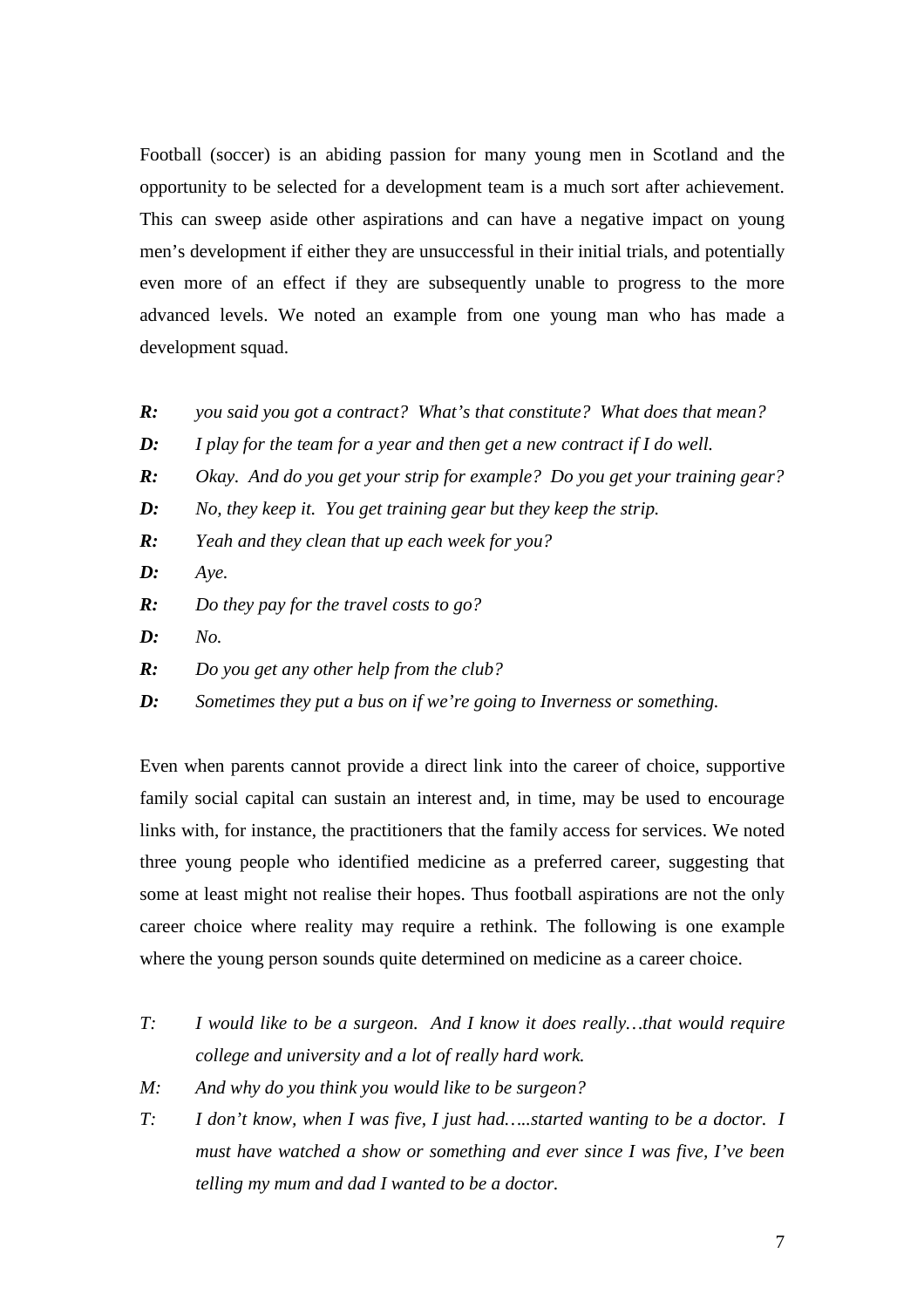This young person went on to describe how her mum had discussed her aspirations with their local medical practitioner who had offered to give her a work experience placement. Our conclusion is that for teachers and school guidance staff in schools to play a more effective role in expanding and developing aspirations for employment and further education, they need to better inter-connect with the primary sources of advice for young people that are in their home and in their neighbourhood.

The lack of support from home and from school and other agencies for the early school leavers provided a stark contrast with the experiences of those in the youth club. The Scottish Executive (2005) literature review of the NEET group reported that young people in this category have weak family networks. We found evidence that although their family networks lacked bridging social capital that could enable connections to employment and further education, there was evidence of strong bonding social capital. Sometimes this was to the detriment of the young person as it inhibited the development of other social capital resources. In some cases a strong relationship with one parent was a significant (and sometimes the only) source of support. This is perhaps not a surprise, in light of evidence that poor and unemployed people spend more time in kinship networks than do others (Ozga and Catts, 2004).

In one case, the bonding between mother and daughter was to the exclusion of others.

#### *Interviewee*

 *'no,* '*cause there's only my Aunt and Uncle and my grandma and I hate them'.* 

When asked if there was anyone else (not in the family), the respondent said resolutely 'no'. The bonding social capital was therefore exclusively with her mother who was on sickness benefits and appeared to have no close friends. Another of the participants, a male, reported that he had a strong dislike for his father (also on sickness benefits) and his siblings. However, when two family members were interviewed they expressed strong support for the young person. Most of the young people described strong relationships with members of their immediate family, even in the case cited above where negative feelings were expressed. Hence there was evidence of bonded social capital with one or a few immediate family members.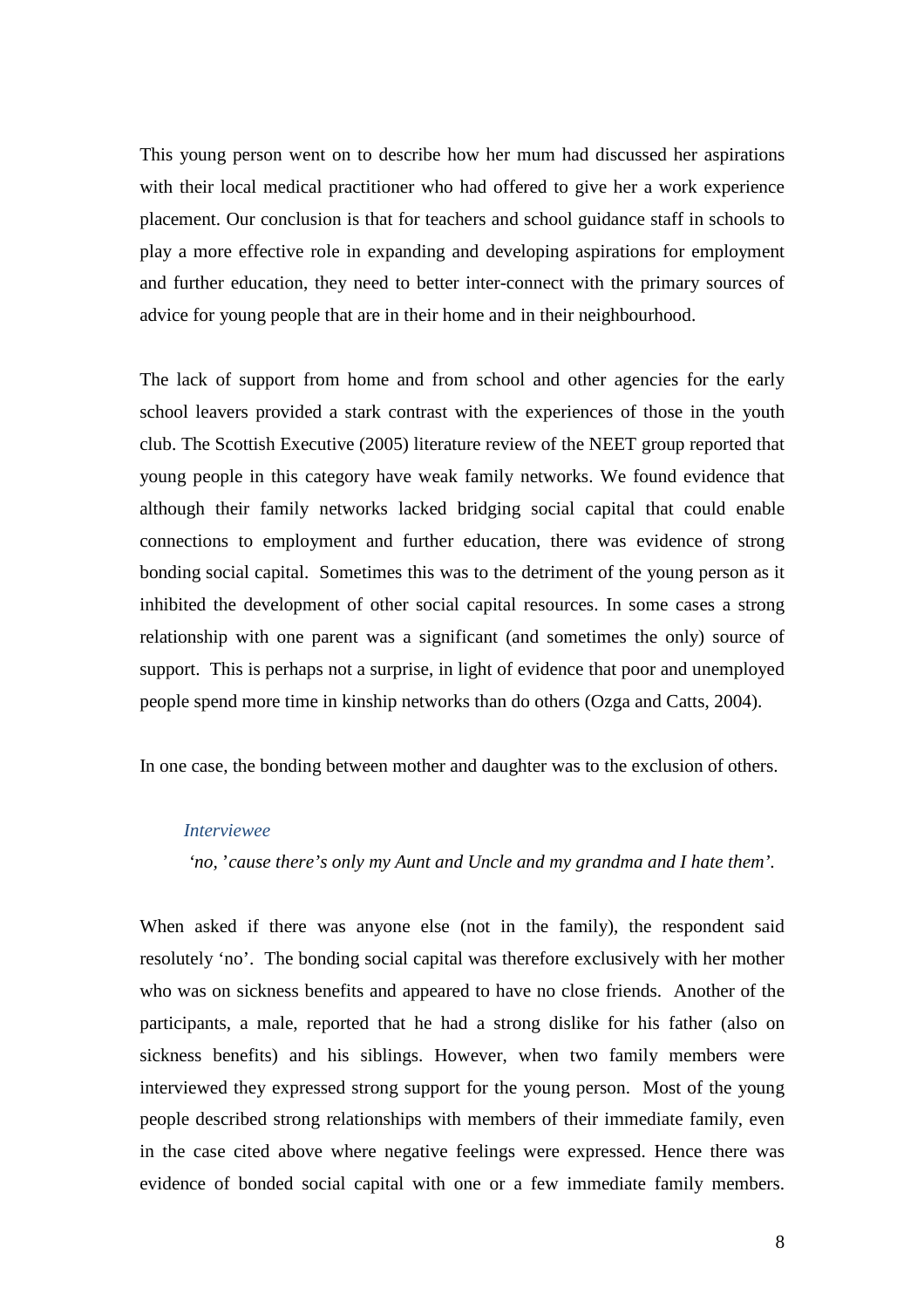Female respondents reported demands on their time to care for their parents or for young children in their extended family, and it appeared that their families expected these caring roles to take precedence over attendance on the course.

There were very few opportunities within most of the families for linking or bridging social capital. Family demands and loyalty or responsibility often restricted social capital movement. The lack of prior success of this group in the labour market is due, in part, to social capital being restricted to family and family contacts. These links are limiting because few if any family members are employed.

A strong sense of duty was evident in the girls' descriptions of their home life. Two girls described a strong bond with one of their parents and referred to 'looking after' them. One of these girls described her mum as the only friend she had and her description of other family members suggested that there had been conflict in the past; that she and her mum were somehow separate from the rest of the family. The other female participant with close family ties was the second youngest of five girls, but according to her dad, was unlike the others (and more like him) in that she liked to stay at home. Consequently, she had become the main carer of her sisters' children when they were in casual work, shopping or in ill health. One of the boys also appeared to have a supportive family network, though he often didn't recognise this himself, perhaps because he still appeared to be affected by his parents splitting up. Poor relationships with parents and extended family were apparent for the third girl in the case study. She described having lots of 'dads' but only one (biological father) she viewed favourably. Perhaps unsurprisingly, she did not get on well with her mum, who she was living with when the course commenced. She appeared to welcome wholeheartedly the relationships she was developing with her boyfriend's family and her sense of commitment to them was clearly very strong in spite of difficulties she was having controlling his drugs and alcohol usage.

Links with peers are also rare and several had found themselves bullied and victimised while at school. One participant described her former school friends as *'two-faced'*, and didn't seem to want to talk about them, while another described how his former friends had dared him to set light to his hair. He went back to visit these friends once during the programme, 'got wasted' on drugs and alcohol, and reported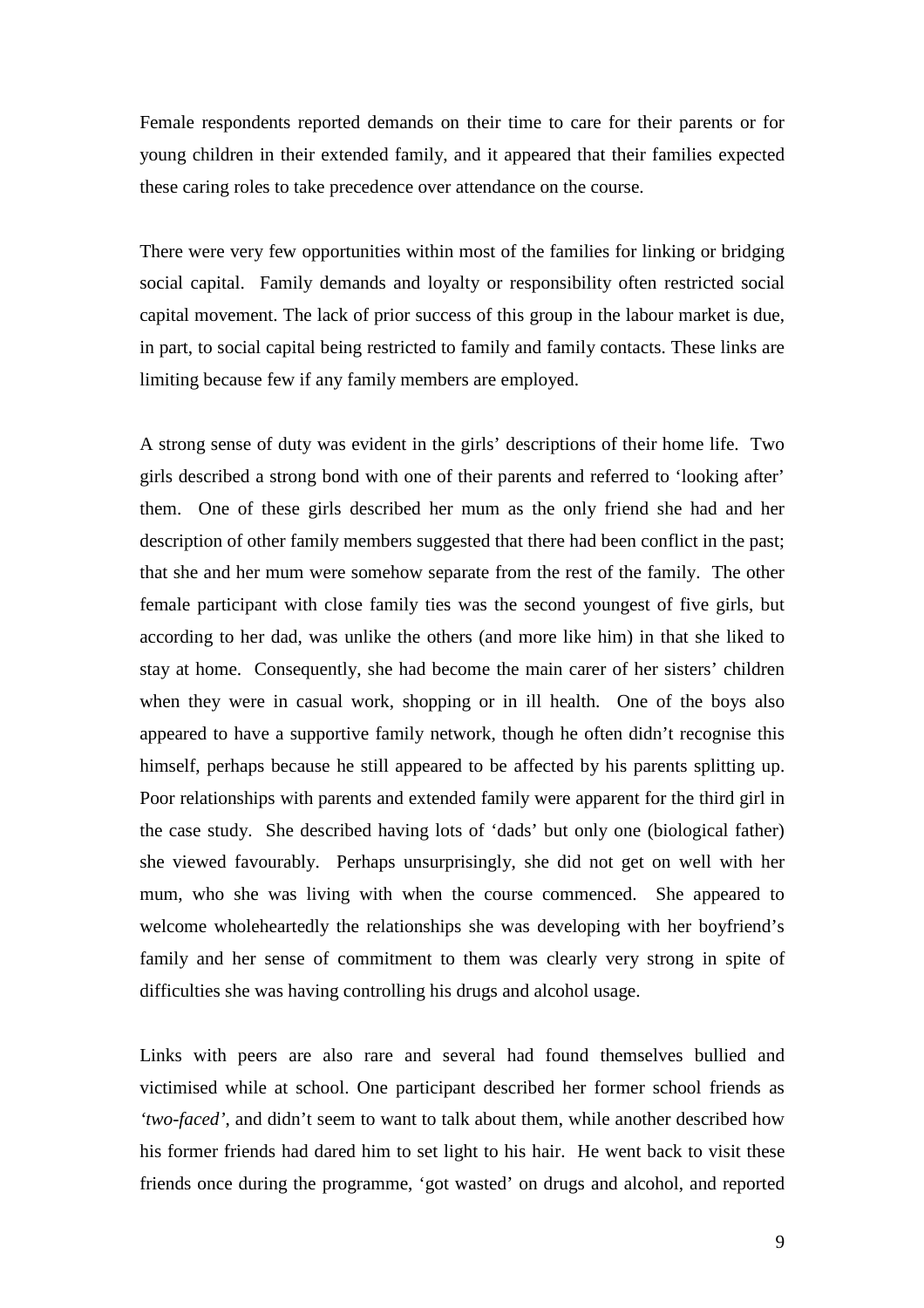he would *'not do that again – they're not really friends'*. Both these people reported that they had been asked by the school authorities to leave school before reaching leaving age and could not identify any social contacts outwith their immediate family.

The course they were undertaking when we met them did not provide opportunities for work experience through which the young people could demonstrate their abilities/enthusiasm, and hence no opportunities for bridging social capital were available with people who might offer chances for employment. The reason for this lack of opportunity for work experience was explained by the provider as being because these young people were not ready for work. Overall, the various parties involved with the young people seemed to have set low expectations which were evidenced in the limited challenges and opportunities provided. Not all the participants were ready to take up work experience opportunities, but several would have made a substantial effort if given the chance and incentive. At least two have subsequently enrolled in new courses or gained part-time work, indicating that some at least were up for the challenge. In each case, a 'Key Worker' was instrumental in creating the pathway and linkages that has led to success. Had others seen opportunities for bridging social capital created as rewards to those who made the effort to become effective contributors, at least some of the remaining participants might have seen the possibilities and responded.

Those participants without an assigned Key Worker were less likely to locate, take up, or sustain a further initiative. We conclude that interventions like the *Get Ready for Work* programme can make a significant difference to particular individuals but, as Cummings and Dyson (2004) point out, there is a need for all agencies to work at making genuinely joined-up policy work in practice. In Scotland, the role of Key Worker seems likely to be important in helping provide the connections between agencies needed for early school leavers to build on experiences gained in a *Get Ready for Work* programme, and to access more choices and more chances.

Changing habits represents a challenge for young people who have had no involvement in education or employment since leaving school, and no source of income for up to twelve months. In most cases their lifestyle appeared chaotic and not conducive to taking advantage of opportunities. Three of four males had spent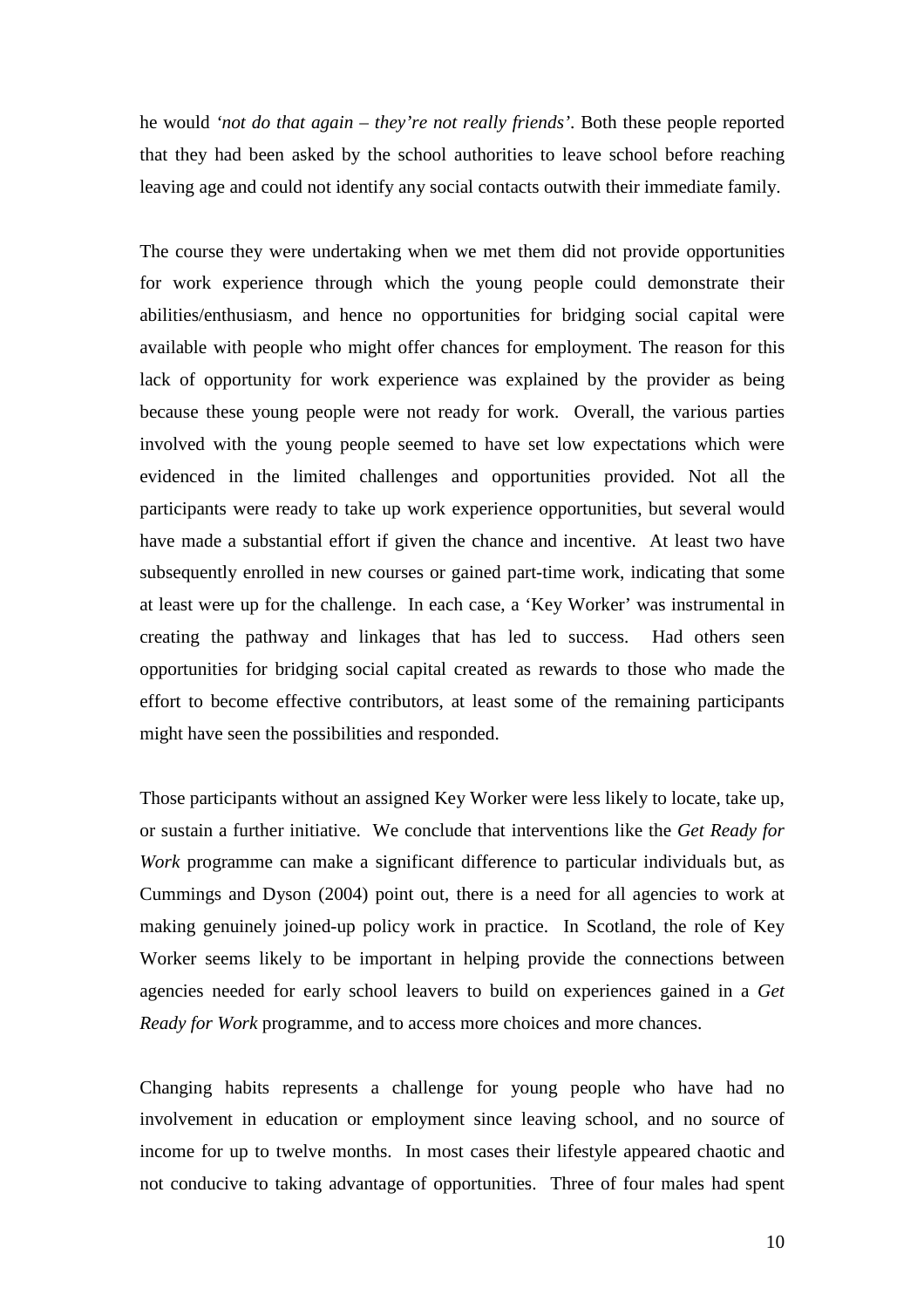countless hours playing computer games and regularly stayed up late as they pursued higher levels of proficiency. It means that getting to a course by ten in the morning is the equivalent of people with regular sleep patterns being expected to arrive at work at five in the morning. One male described his efforts at getting up on time as follows:

#### *Interviewee*

*We get…I get woke up in the morning, just…em… get woke up in the morning, but sometimes I can't do it. If I don't wake up. Interviewer (family member) will wake you up sometimes, yeah. And you get time for breakfast before you come in? Interviewee Just come in?* 

All the young people interviewed reported that they wanted 'to get a job', but they had no specific concept of how to translate their desire for work into a plan of action. Most had either no idea at all, or at best only vague ideas about career choice. For instance, near the end of the course, when asked about his plans one participant said,

*Interviewee Eh…probably, look for a job first or something. Interviewer Probably looking for a job? Okay, have you got any particular… Interviewee Anything. Interviewer Anything? Has anything come up at all that you think you could follow up? Interviewee No. Anything, anything…I'll get a job. I can get a job by…anything, as long as I get paid.* 

Both the strength of desire for a job, and the lack of any notion of how to go about achieving this goal were evident in most of the exit interviews. However, two of those on the course had a clear direction including one who had a job arranged when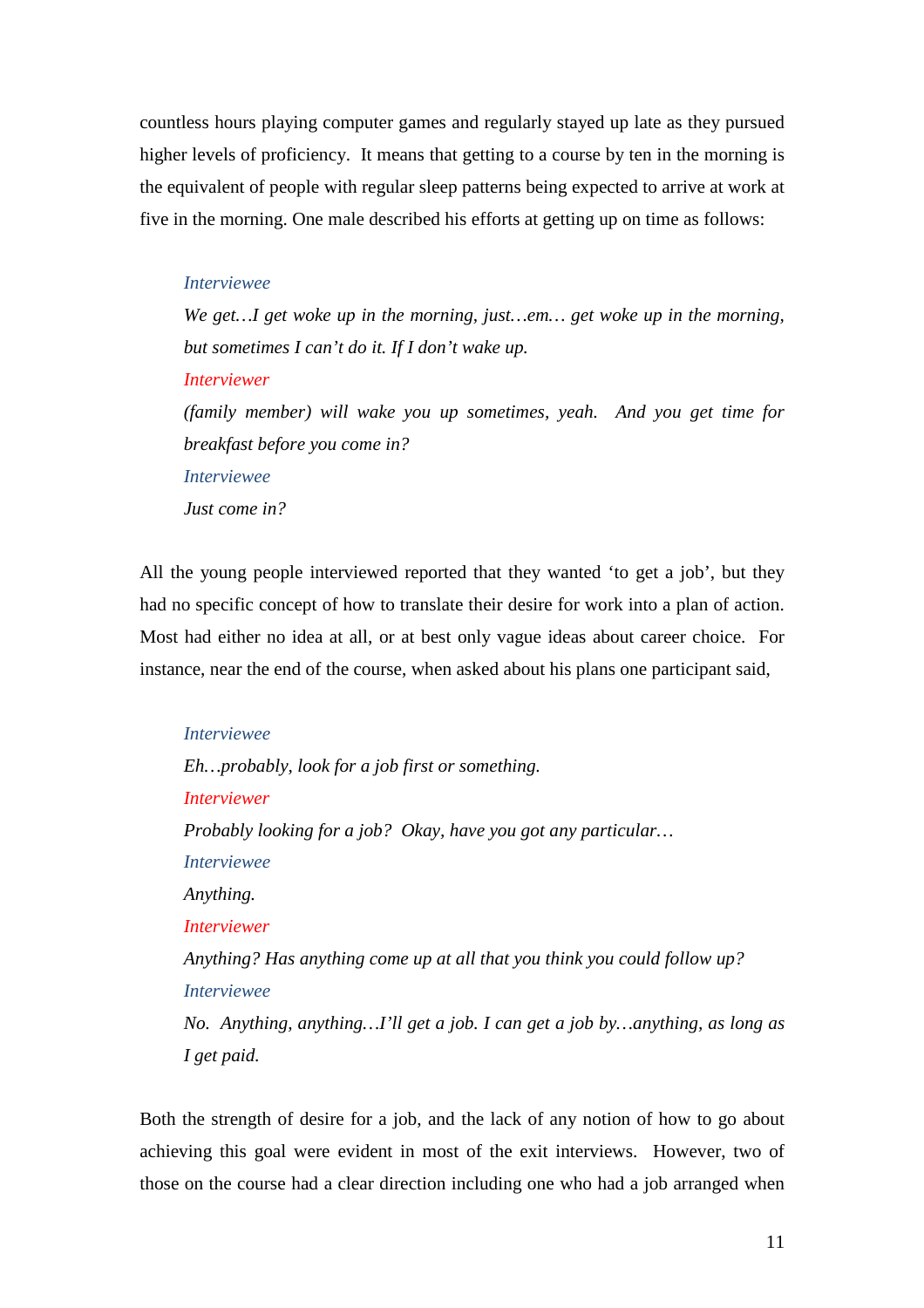the course started and seemed to be using the course as a way of earning an allowance for two weeks before the job commenced. Another had a promise of a traineeship at the end of the twelve weeks if he was able to prove he could be a regular attendee, but early in the twelve week programme he had to appear on several occasions before the courts. While a staff member from the funding provider was aware of this situation, the provider was not informed and the young person was asked to leave the course when the issue came to light.

There were two families where there was some access to links with employment or further education and while this had provided access, this did not enhance outcomes. The parent of one female participant reported:

*'Her uncle works for the [college]. So he works down there and he's been there for years, so he was going to try to get her in as well but…the courses sometimes on it aren't suitable.'* 

This female participant had secured places on two college courses. The first was a link through school and the second was through the link with her uncle. Neither had been suitable and her dad (above) is drawing attention to the importance of supporting young people to find something that is appropriate or desired rather than forcing them to accept anything. In the other case, a male respondent had attended and completed an introductory vocational course, but then dropped out of college part way through a second course when his brother, who had been sectioned for six months under the mental health act, returned home to share the bedroom and stayed up all night. It was evident that he cared for his brother's well being but he had been unable to sleep.

All participants (except the male participant who had a small baby) were living in single parent homes either alone or with siblings; mother or father had left the family home some years ago. Two girls were living with their mother and one with their father, while two of the boys were living with mum and one with dad. In most cases, it was clear that there had been conflict and that the past had been traumatic; so much so that some participants did not mention the departed parent at all and did not provide any explanation for why they did not see them anymore. Sympathy for what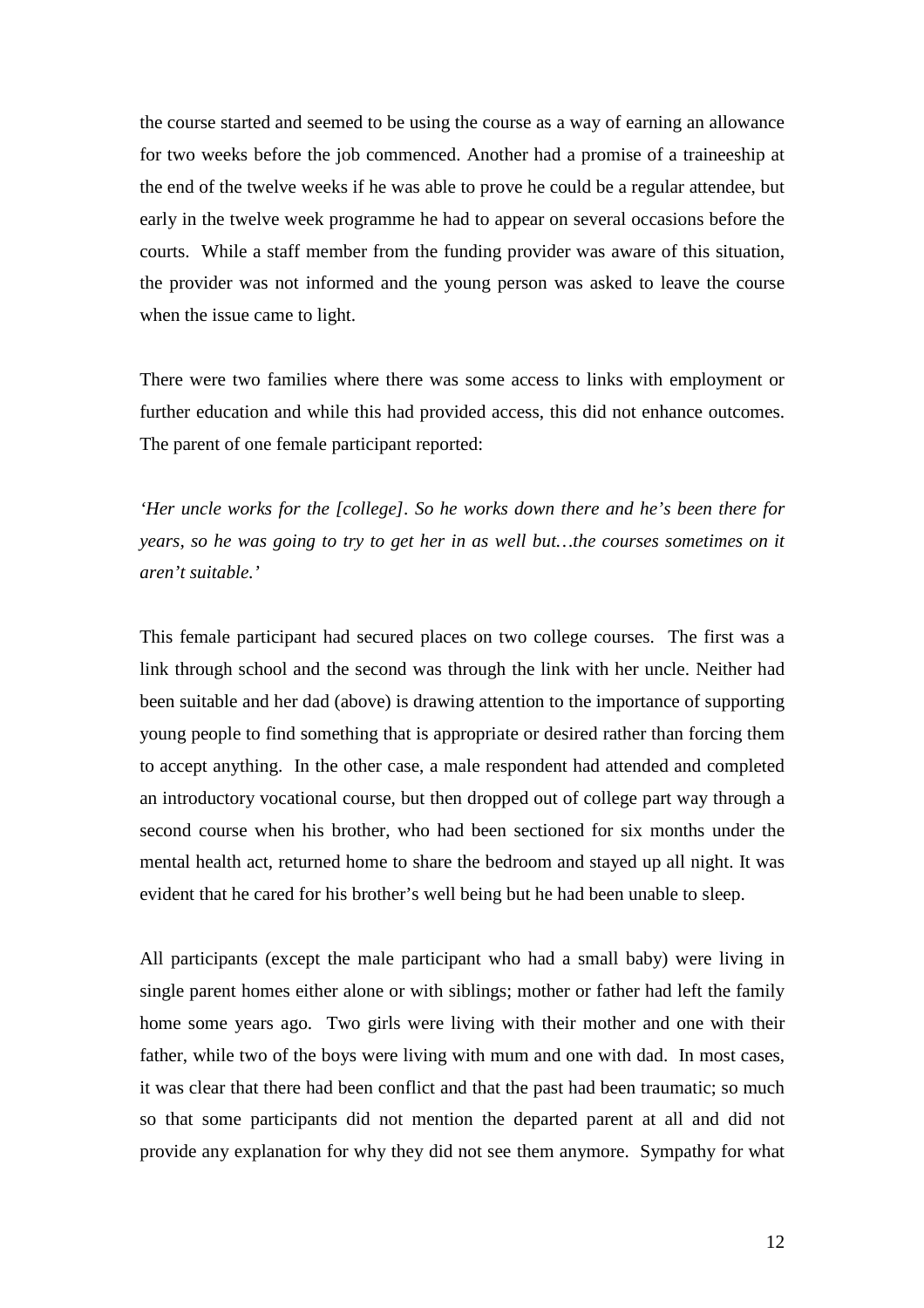the other parent had been through was also apparent, suggesting that they had also experienced difficulties coping.

Perhaps the most important finding relates to the paucity or even complete absence of people in their lives that they would call 'friends'. All of the girls claimed that they had a boyfriend but the boys, with the exception of one who was in a long-term relationship and had just become a father, did not mention any girlfriends. One in particular aspired to have a girl friend and claimed relationships which appeared to be imaginary. The absence of age peers is undoubtedly linked to leaving school early and is exacerbated by their inclination to spend time at home with their immediate family. Although participants found it difficult to pinpoint how the course had helped them improve their 'skills', four of the six described the social impact of the course as its most positive feature.

#### **6. Conclusions**

Social capital is an important construct to consider in understanding access to further education and employment for young people. It appears that those with weak social capital when they leave primary school find themselves at a disadvantage in forming friendships and accessing networks in the greater complexity of secondary schools. It appears also that their family and bridging social capital accessed through their family networks are the primary influence on the formation of aspirations, and in providing access to employment and further education. When the family social capital resources are limited due to a lack of involvement of family members in employment, the opportunities for young people to secure successful outcomes in the transition from school depends on the presence of key workers who can link them up with services across a range of agencies. Long term unemployed youth can be reconnected and can access further education and training if such support is provided, and if community centres provide a safe environment in which to enable this process to commence.

## **7. Acknowledgements**

This work was funded by the Scottish Funding Council and the Scottish Government. In the Youth Club study the co-researcher was Marion Dickie from South Lanarkshire Council while Kevin Stelfox from Aberdeen City Council was the co-researcher for